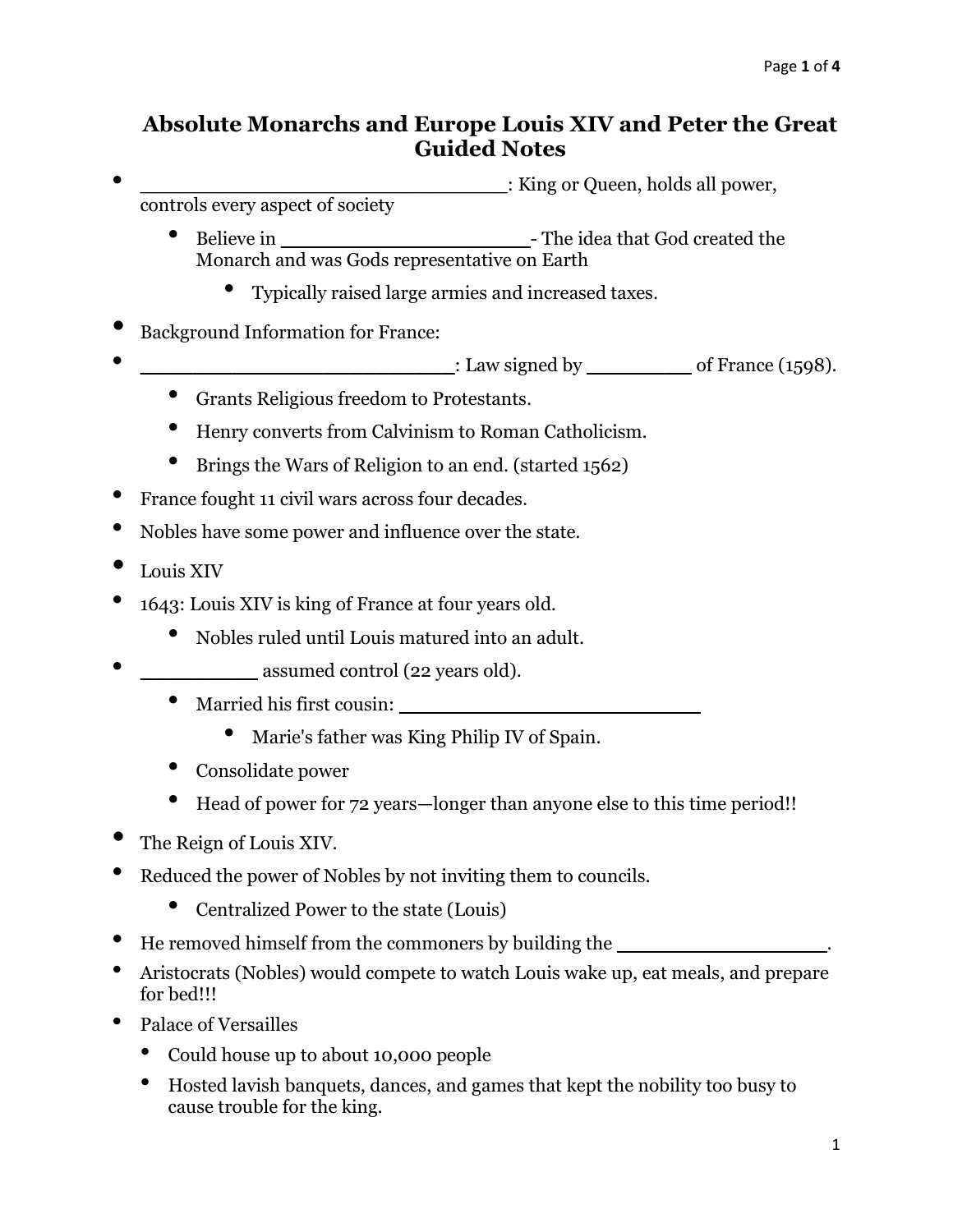- Historians have called the Palace of Versailles the "**\_\_\_\_\_\_\_\_\_\_\_\_\_\_\_\_\_\_ \_\_\_\_\_\_\_\_\_\_\_\_\_**" for its ability to neutralize any threats with entertainment.
- The "Sun King"
	- Louis spent over \$2 Billion dollars to build the **\_\_\_\_\_\_\_\_\_\_\_\_\_\_\_\_\_\_\_\_\_**.
		- It took thousands of workers to run the palace.
- lived on the palace grounds to court favor with the king.
	- Nobles spent a lot of money to try to match Louis' fashion expectations.
- Louis XIV The Sun King—Policies
	- $Revoked the$ 
		- Protestants move out of France.
		- Gains favorability from Roman Catholics.
	- **\_\_\_\_\_\_\_\_\_\_\_\_\_\_\_\_\_\_\_\_\_\_\_\_\_\_\_\_** (finance minister of France) reduced debt and promoted Industrialization.
- Louis fired his Chief Minister and proclaimed himself "head of state".
	- Uses the image of "<sup>"</sup> as the center of the world, he too was center of his kingdom, To be known in history as "The Sun King".
- **Parameter Algebra** Removed Nobles: replaced with **a** *n* (common people)
	- Intendents owed their new status to Louis. Would collect taxes, administer justice, and served as the kings council.
	- Easy to be dismissed, arrested, or executed.
- Louis XIV The Sun King—Policies and events
- **\_\_\_\_\_\_\_\_\_\_\_\_\_\_\_\_\_\_\_\_\_\_\_\_\_\_\_\_\_\_\_\_\_**
	- Transfer of power
	- 1667-1688
	- Took Spanish Netherlands
		- Claimed it as his wife's inheritance
- Sparks anger in Europe!
	- English, Swedes, and the Dutch pressure Louis to return the lands to Spain.
- Franco-Dutch War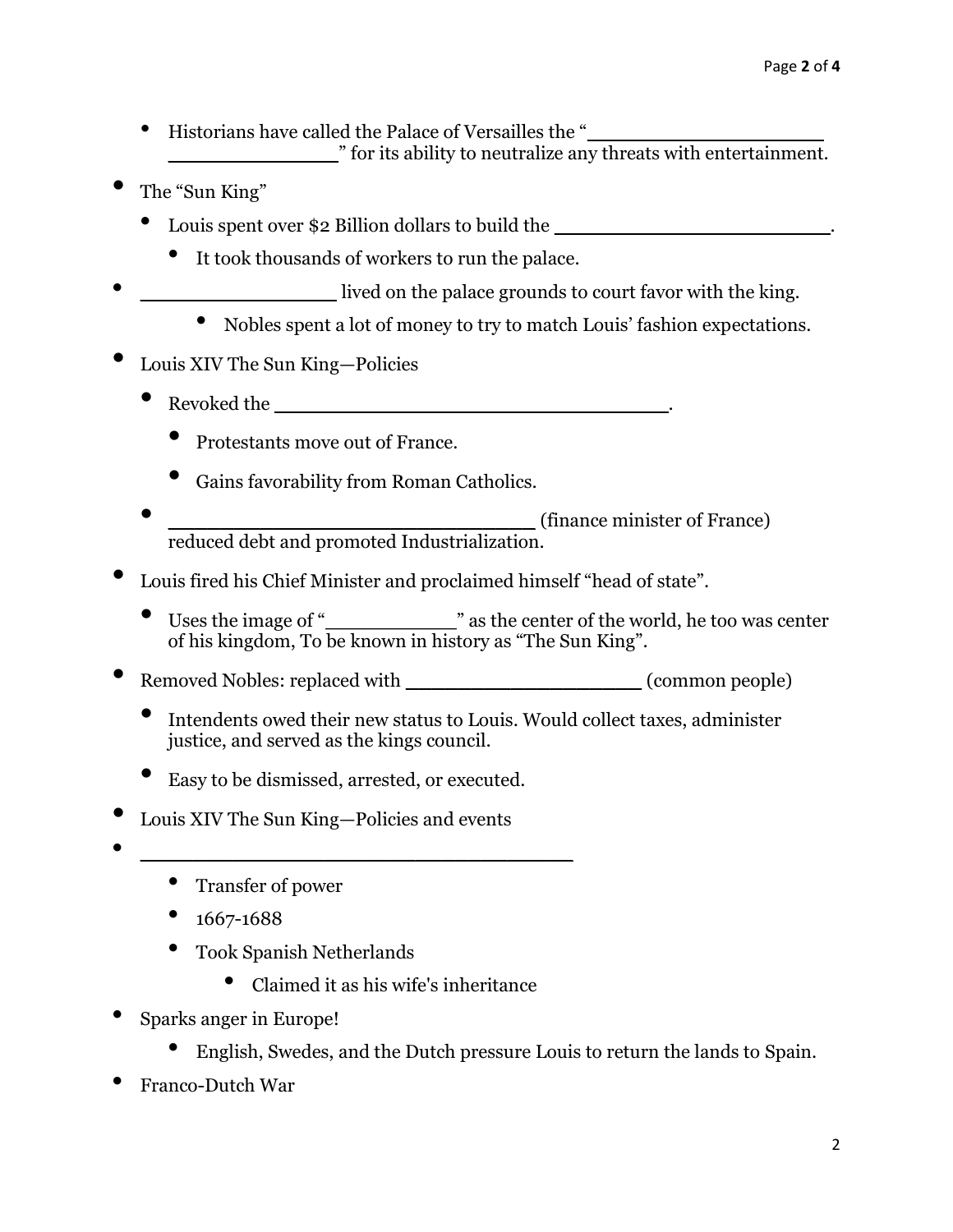- France gains more territory.
- Louis XIV Lasting impacts
	- Other European countries fear the rise of France
		- France too much power
		- Too much territory over seas
		- France claims Lorraine
- France is in heavy **with the set of the set of the set of the set of the set of the set of the set of the set of the set of the set of the set of the set of the set of the set of the set of the set of the set of the set of** 
	- Rich people adore him
	- Famine effects poor populations the most
- France sees itself as a major power in Europe.
- Background of Russia before Peter.
- Rise of the **\_\_\_\_\_\_\_\_\_\_\_\_\_\_\_\_\_\_\_\_\_\_\_\_\_\_\_\_\_\_\_\_\_\_\_\_\_\_**(1697)
	- Family that reigns control over Russia
		- No clear line of succession
- Russia is a Feudal (nobles called **\_\_\_\_\_\_\_\_\_\_\_\_**) land with serfs. Boyars fight each other.
- Agricultural economy and society.
- Strictly followed **\_\_\_\_\_\_\_\_\_\_\_\_\_\_\_\_\_\_\_\_\_\_\_\_\_\_\_\_\_\_\_\_\_\_\_\_\_\_\_\_\_**
	- View Western Europeans as Heretics.
- Russia is geographically isolated from other European countries.
	- Only some German and Dutch traders in Moscow
	- One port trade city, Archangel. Frozen most of the year.
- Peter Czar (Caesar)
- Nobles Fighting– Many Military conflicts impact Peter= Too much power in the Nobles.
- Toured Western **\_\_\_\_\_\_\_\_\_\_\_\_\_\_\_\_\_\_\_\_\_\_** to study:
	- Military
	- Political structures
	- Economy
	- Culture
- Peter the Great Policy Changes